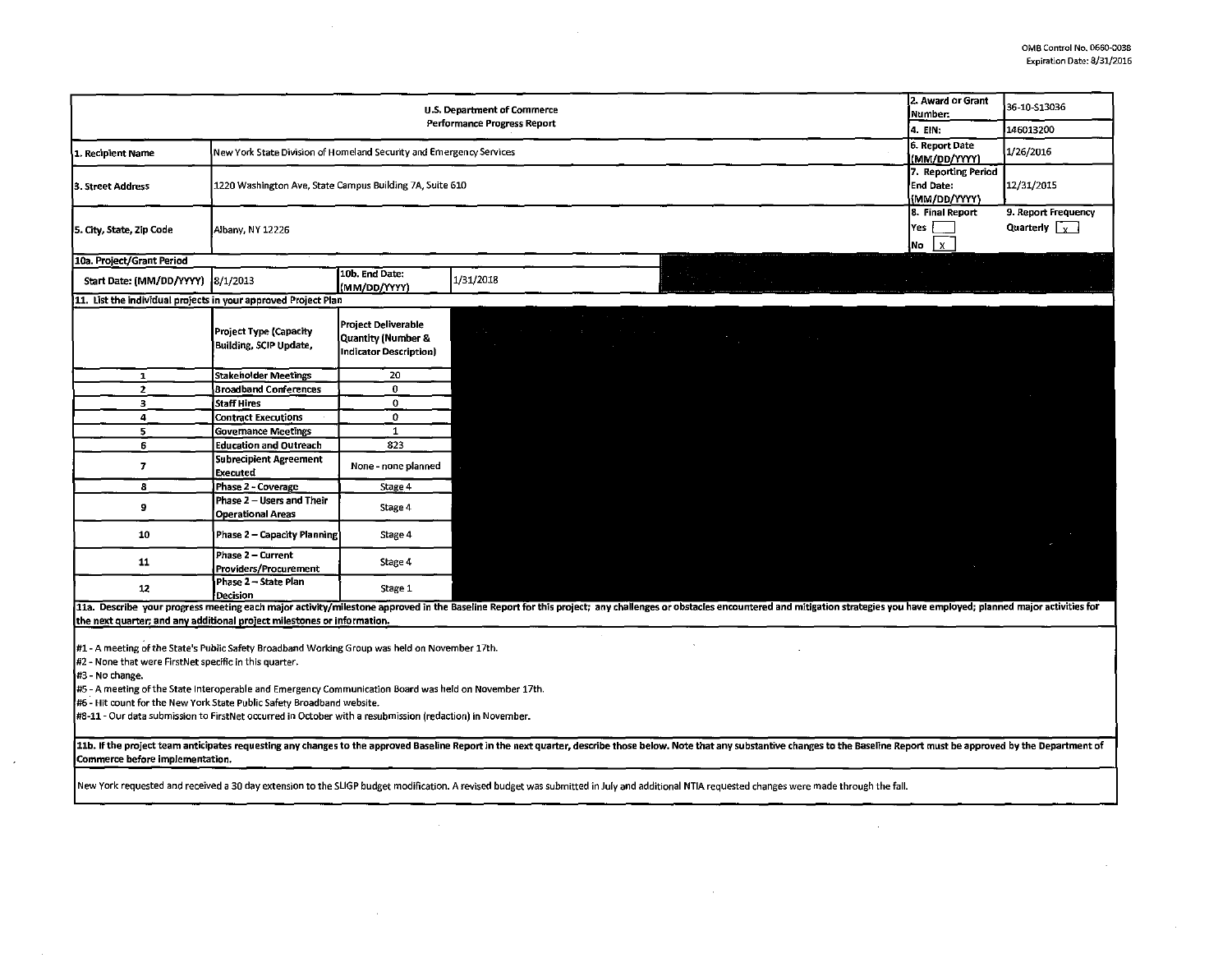11c. Provide any other information that would be useful to NTIA as it assesses this project's progress.

 $\sim$ 

11d. Describe any success stories or best practices you have identified. Please be as specific as possible.

## 12. personnel

## 12a. If the project is not fully staffed, describe how any lack of staffing may impact the project's time line and when the project will be fully staffed.

Note that the FTE% reflects actual percentage of hours spent working on SLIGP during this quarter.

| 12b. Staffing Table                                                                                                                   |                                       |                      |                                                                                                                        |                                         |                               |                   |                                              |                                         |                                          |
|---------------------------------------------------------------------------------------------------------------------------------------|---------------------------------------|----------------------|------------------------------------------------------------------------------------------------------------------------|-----------------------------------------|-------------------------------|-------------------|----------------------------------------------|-----------------------------------------|------------------------------------------|
| <b>Job Title</b>                                                                                                                      | FTE%                                  | Project (s) Assigned |                                                                                                                        |                                         |                               |                   |                                              | Change                                  |                                          |
| Swic <sup>-</sup>                                                                                                                     | 9%                                    |                      | Overall SLIGP and policy oversight and liasion (SPOC)                                                                  |                                         |                               |                   |                                              | Continues Work                          |                                          |
| Radio Engineer #1                                                                                                                     | 17%                                   |                      | SLIGP/State FirstNet primary                                                                                           |                                         |                               |                   |                                              |                                         | Continues Work                           |
| Radio Engineer #2                                                                                                                     | 2%                                    |                      | Support SLIGP and FirstNet Activities<br>Continues Work                                                                |                                         |                               |                   |                                              |                                         |                                          |
| Agency Budget Analyst                                                                                                                 | 3%                                    |                      | Supports communications office budget/fiscal. Assists in preparation of SLIGP budget reports.<br><b>Continues Work</b> |                                         |                               |                   |                                              |                                         |                                          |
| Senior Adminstrative Analyst                                                                                                          | 0%                                    |                      | Supports office activities, including the interop board and its working groups                                         |                                         |                               |                   |                                              |                                         |                                          |
| <b>I</b> Senior Administrative Assistant                                                                                              | 0%                                    |                      | Support office outreach and project management efforts.                                                                |                                         |                               |                   |                                              |                                         | Continues Work                           |
| Information Tech Specialist 5<br>(GIS)                                                                                                | 4%                                    |                      | Supervises GIS staff, provides overall GIS liasion effort on data collection and mapping<br>Continues Work             |                                         |                               |                   |                                              |                                         |                                          |
| <b>ITS Specialist II (GIS)</b>                                                                                                        | 14%                                   |                      | Performs GIS work related to data collection and mapping<br><b>Continues Work</b>                                      |                                         |                               |                   |                                              |                                         |                                          |
| 13. Subcontracts (Vendors and/or Subrecipients)                                                                                       |                                       |                      |                                                                                                                        |                                         |                               |                   |                                              |                                         |                                          |
| 13a. Subcontracts Table - Include all subcontractors. The totals from this table must equal the "Subcontracts Total" in Question 14f. |                                       |                      |                                                                                                                        |                                         |                               |                   |                                              |                                         |                                          |
| Name                                                                                                                                  | <b>Subcontract Purpose</b>            |                      | [Type<br>(Vendor/Subrec.)                                                                                              | RFP/RFQ Issued (Y/N)                    | Contract<br>Executed<br>(N/N) | <b>Start Date</b> | <b>End Date</b>                              | <b>Total Federal Funds</b><br>Allocated | <b>Total Matching Funds</b><br>Allocated |
| New York State Technology<br><b>Enterprise Corporation</b><br>(NYSTEC)                                                                | Outreach, project management, support |                      | Vendor                                                                                                                 | Not needed (existing<br>State contract) |                               | 8/1/2013          | 07/31/2016 (plan to do<br>no-cost extension) | \$2,013,960.00                          | \$0.00                                   |
| TBD (not required, removed<br>from budget modification)                                                                               | Website development                   |                      | <b>Vendor</b>                                                                                                          | N                                       | N                             |                   |                                              | \$84,864.00                             | \$0.00                                   |
|                                                                                                                                       |                                       |                      |                                                                                                                        |                                         |                               |                   |                                              |                                         |                                          |
|                                                                                                                                       |                                       |                      |                                                                                                                        |                                         |                               |                   |                                              |                                         |                                          |
| 13b. Describe any challenges encountered with vendors and/or subrecipients.                                                           |                                       |                      |                                                                                                                        |                                         |                               |                   |                                              |                                         |                                          |
| [No challenges at this time, We will plan to extend, at no cost, our NYSTEC contract to fit the new grant term.                       |                                       |                      |                                                                                                                        |                                         |                               |                   |                                              |                                         |                                          |